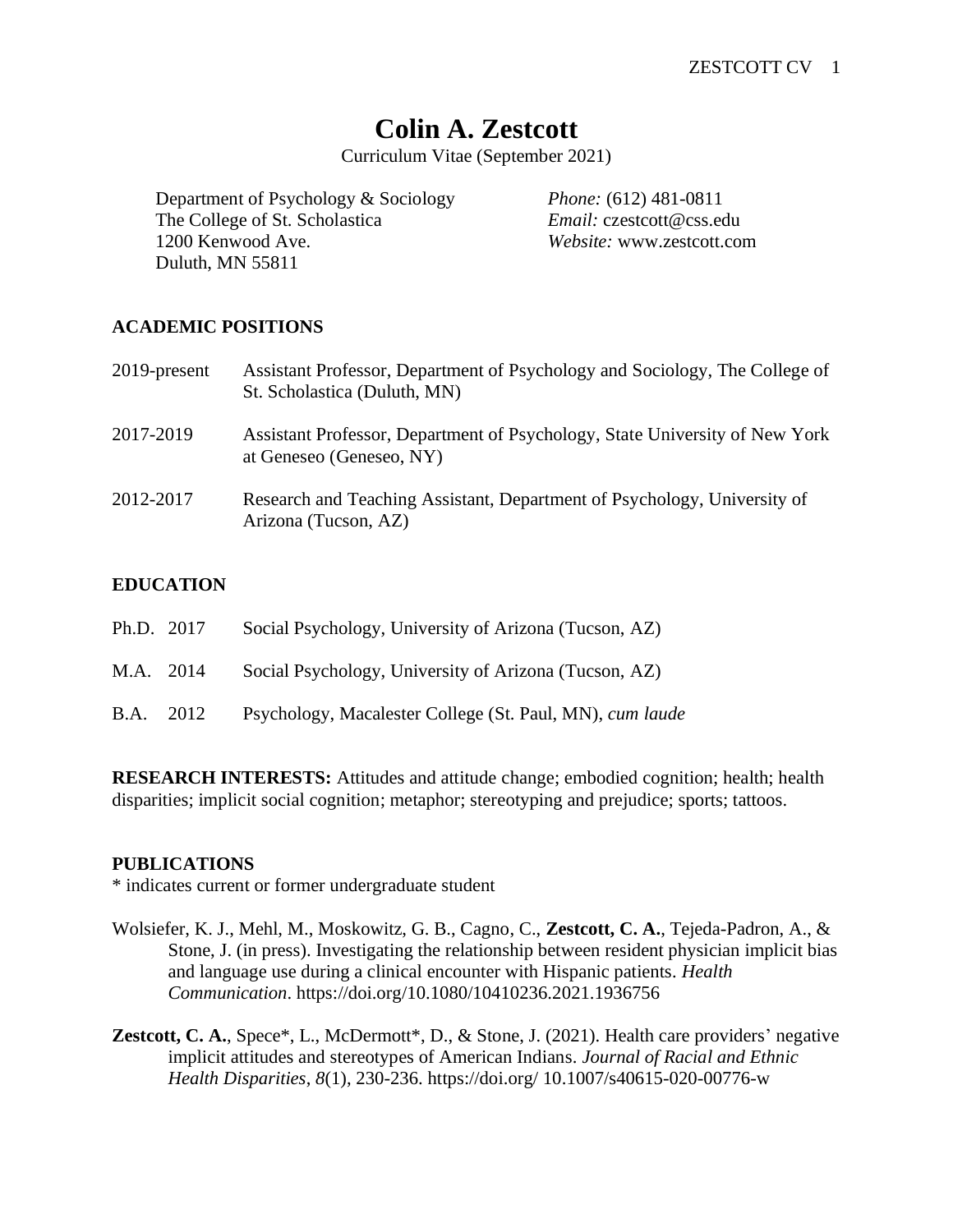- **Zestcott, C. A.**, & Stone, J. (2020). The role of persuasion in health-related attitude and behavior change. In K. Sweeny, M. L. Robbins, & L. M. Cohen (Eds.), *The Wiley encyclopedia of health psychology (Vol. II): The social bases of health behavior* (pp. 747-754). John Wiley & Sons. https://doi.org/10.1002/9781119057840.ch128
- **Zestcott, C. A.**, Dickens\*, J., Bracamonte, N., Stone, J., & Harrison, C. K. (2020). One and done: Examining the relationship between years of college basketball experience and career statistics in the national basketball association*. Journal of Sport and Social Issues*, *44*(4), 299-315. https://doi.org/10.1177/0193723520919815
- Stone, J., Moskowitz, G. B., **Zestcott, C. A.**, & Wolsiefer, K. J. (2020). Testing active learning workshops for reducing implicit bias among majority and minority group medical students*. Stigma and Health*, *5*(1), 94-103. https://doi.org/10.1037/sah0000179
- **Zestcott, C. A., & Stone, J. (2019).** Experimental evidence that a patient's tattoo increases their assigned health care cost liability. *Stigma and Health*, *4*(4), 442-449. https://doi.org/10.1037/sah0000161
- Liang, J., Wolsiefer, K. J., **Zestcott, C. A.**, Chase, D., & Stone, J. (2019). Implicit bias toward cervical cancer: Provider and training differences*. Gynecologic Oncology*, *153*(1), 80-86. https://doi.org/10.1016/j.ygyno.2019.01.013
- **Zestcott, C. A.**, Tompkins, T. L., Kozak Williams, M., Livesay, K., & Chan\*, K. L. (2018). What do you think about ink? An examination of implicit and explicit attitudes toward tattooed individuals. *The Journal of Social Psychology*, *158*(1), 7-22. https://doi.org/10.1080/00224545.2017.1297286
- **Zestcott, C. A.,** Stone, J, & Landau, M. J. (2017). The role of conscious attention in how weight serves as an embodiment of importance. *Personality and Social Psychology Bulletin*, *43*(12), 1712-1723. https://doi.org/10.1177/0146167217727505
- Lifshin, U., Greenberg, J., **Zestcott, C. A.**, & Sullivan, D. (2017). The evil animal: A terror management theory perspective on the human tendency to kill animals. *Personality and Social Psychology Bulletin*, *43*(6), 743-757. https://doi.org/10.1177/0146167217697092
- **Zestcott, C. A., Bean, M. G., & Stone. J. (2017). Evidence of negative implicit attitudes toward** individuals with a tattoo near the face. *Group Processes & Intergroup Relations*, *20*(2), 186-201. https://doi.org/10.1177/1368430215603459
- **Zestcott, C. A.**, Blair, I. V., & Stone, J. (2016). Examining the presence, consequences, and reduction of implicit bias in health care: A narrative review. *Group Processes & Intergroup Relations*, *19*(4), 528-542. https://doi.org/10.1177/1368430216642029
- **Zestcott, C. A.**, Lifshin, U., Helm, P., & Greenberg, J. (2016). He dies, he scores: Evidence that reminders of death motivate improved performance in basketball*. Journal of Sport & Exercise Psychology*, *38*(5), 470-480. https://doi.org/10.1123/jsep.2016-0025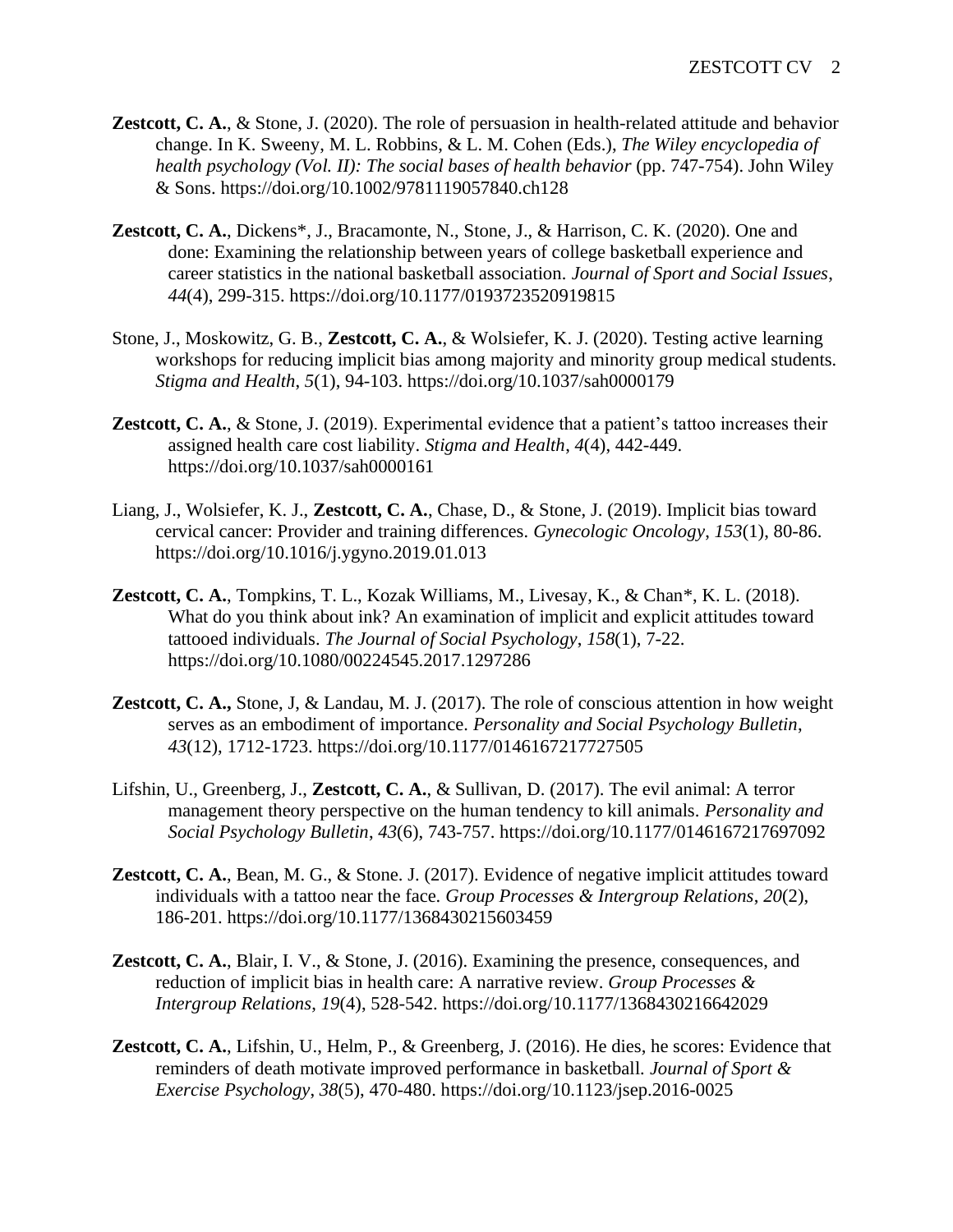(CAZ and UL share co-first authorship)

**Zestcott, C. A.**, & Brown, K. T. (2015). From the crowd to the competition: White athletes' response to racism directed at a teammate of color. *Current Psychology, 34*(4), 634-643. https://doi.org/10.1007/s12144-014-9276-8

# **PAPERS UNDER REVIEW**

- **Zestcott, C. A.,** Ruiz, J. M., Tietje\*, K. R., & Stone, J. *The relationship between racial prejudice and cardiovascular disease mortality risk at the state and county-level.* Third revise and resubmit (with minor revisions) at the *Annals of Behavioral Medicine.*
- **Zestcott, C. A.,** Auerbach, G., Faris\*, J., Tietje\*, K., & Juntunen, J. *Sweating out the stress: Examining the psychological benefits of sauna bathing.* Under review at *Psychology, Medicine & Health*.
- Klein\*, S. & **Zestcott, C. A.** *Dance in black and white: Examining the stereotypes of Black and White ballerinas and hip-hop dancers.* Under review at *Psychology of Women Quarterly.*

## **GRANTS & AWARDS**

| 2021 | School of Sciences Summer Research Fellowship. (\$4,500)                                |
|------|-----------------------------------------------------------------------------------------|
|      | Project title: Exploring social vigilance as a mediator of prejudice and cardiovascular |
|      | disease.                                                                                |
| 2020 | The College of St. Scholastica Faculty Development Travel Grant. (\$1,250)              |
| 2018 | <b>SUNY Geneseo Faculty Travel Grant. (\$800)</b>                                       |
| 2016 | University of Arizona GPSC Travel Grant. (\$650)                                        |
| 2015 | University of Arizona College of Science Galileo Circle Scholar. (\$1,000)              |
| 2014 | University of Arizona GPSC Travel Grant. (\$500)                                        |
| 2013 | University of Arizona GPSC Travel Grant. (\$500)                                        |
| 2012 | Macalester College Travel Grant. (\$350)                                                |
| 2011 | McKnight Haan Ludwig Summer Research Fund. (\$5,000)                                    |
|      | Project title: Athletes' intervention of racism directed at a teammate of color.        |
|      |                                                                                         |

#### **SCHOLARLY PRESENTATIONS**

#### a. Invited presentations, workshops, and consulting

- *Understanding and confronting implicit bias.* Workshop presented to the School of Sciences Summer Research Fellowship Program, The College of St. Scholastica, June 17, 2021.
- *Understanding and confronting implicit bias.* Workshop presented as a Dignitas Lab for First Year students, The College of St. Scholastica, November 18, 2020.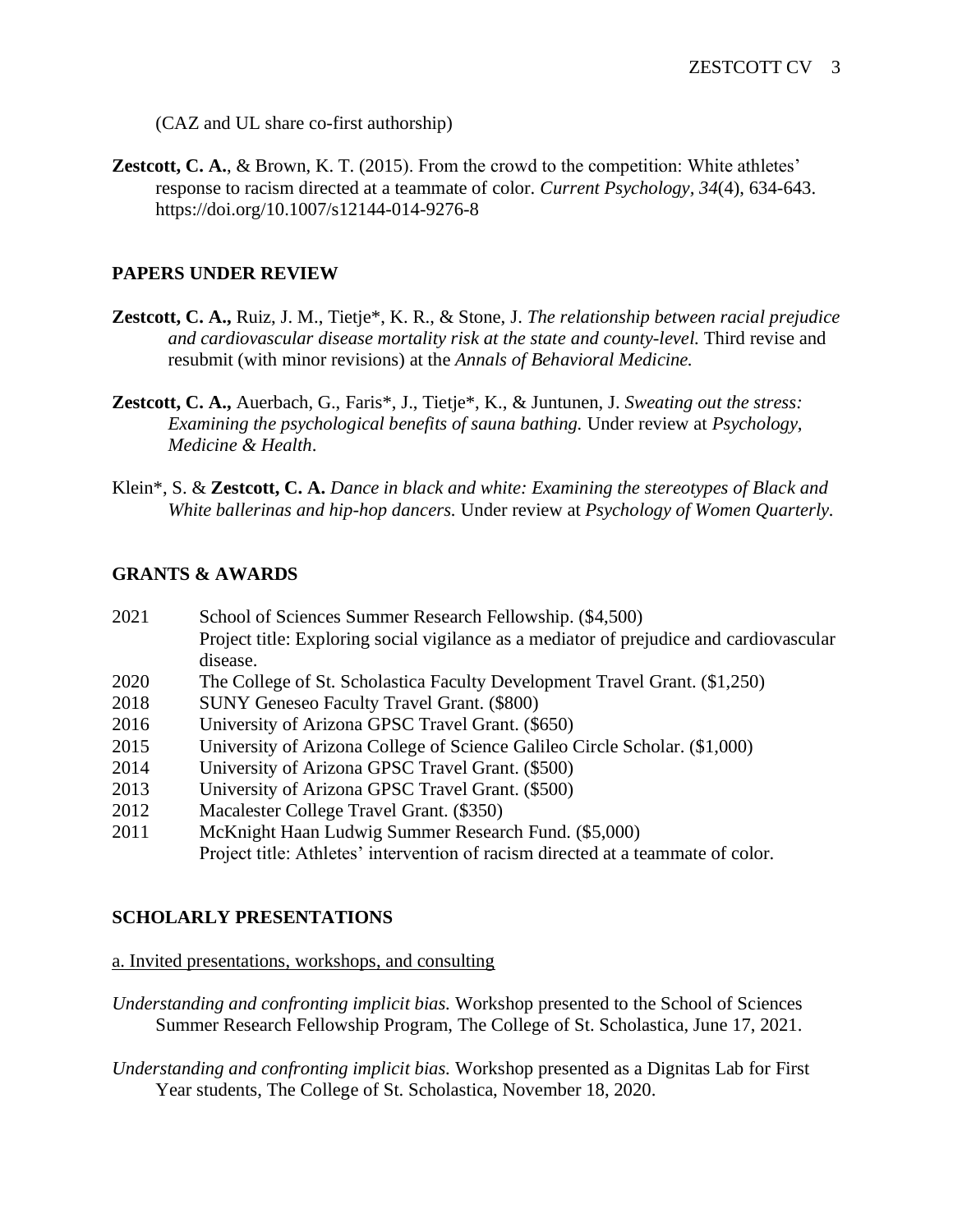- *The elephant in the room: Social and emotional considerations while coping with COVID*. Workshop presented to the USACE—Willamette Valley Project Supervisor Meeting, July 21, 2020.
- *The role of implicit bias in health disparities.* Invited presentation for Anthropology 302: Medical Anthropology, SUNY Geneseo, February 22, 2019.
- *Conversations to inspire change: Dialogue on whiteness* (w/ Robbie Routenberg). Dialogue presented to the faculty at SUNY Geneseo, February 12, 2019.
- *Understanding the presence of implicit bias in the classroom.* Workshop presented to the Finger Lakes Master Teacher Program, February 9, 2019.
- *What is implicit bias?* Workshop presented to the SUNY Geneseo Advancing Cultural Competency Certificate program, November 5 & 8, 2018.
- *Persuasion and misinformation*. Invited presentation for Honors 202: Misinformation, Disinformation, and Fake News, SUNY Geneseo, April 11, 2018.
- *When is a clipboard just a clipboard? Consciousness of bodily cues as a moderator of embodiment effects.* Invited presentation for the Social Psychology Area, University at Buffalo, March, 29, 2018.
- *The role of conscious attention in how weight serves as an embodiment of importance*. Invited presentation for the Social Psychology Area, Lehigh University, September 4, 2017.

b. Conference presentations

- Branch\*, S., & **Zestcott, C. A.** (2020, February). *The applicant with the full sleeve of tattoos: The moderating role of explicit attitudes on hiring a tattooed job applicant*. Poster presented at the 21st Annual Meeting of the Society for Personality and Social Psychology, New Orleans, LA.
- Klein\*, S., & **Zestcott, C. A.** (2020, February). *Dance in Black and White: Examining the stereotypes of Black and White ballerinas and hip-hop dancers*. Poster presented at the 21st Annual Meeting of the Society for Personality and Social Psychology, New Orleans, LA.
- Branch\*, S., Rabinovich\*, J., Klein\*, S., & **Zestcott, C. A.** (2019, February). *Examining perceptions of tattoos on hiring decisions.* Poster presented at the 20<sup>th</sup> Annual Meeting of the Society for Personality and Social Psychology, Portland, OR.
- Wolsiefer, K., Chase, D., Liang, J., **Zestcott, C. A.**, & Stone, J. (2018, March). *Implicit associations toward cervical cancer among gynecology healthcare professionals*. Data blitz talk given at the Health Preconference at the 19<sup>th</sup> Annual Meeting of the Society for Personality and Social Psychology, Atlanta, GA.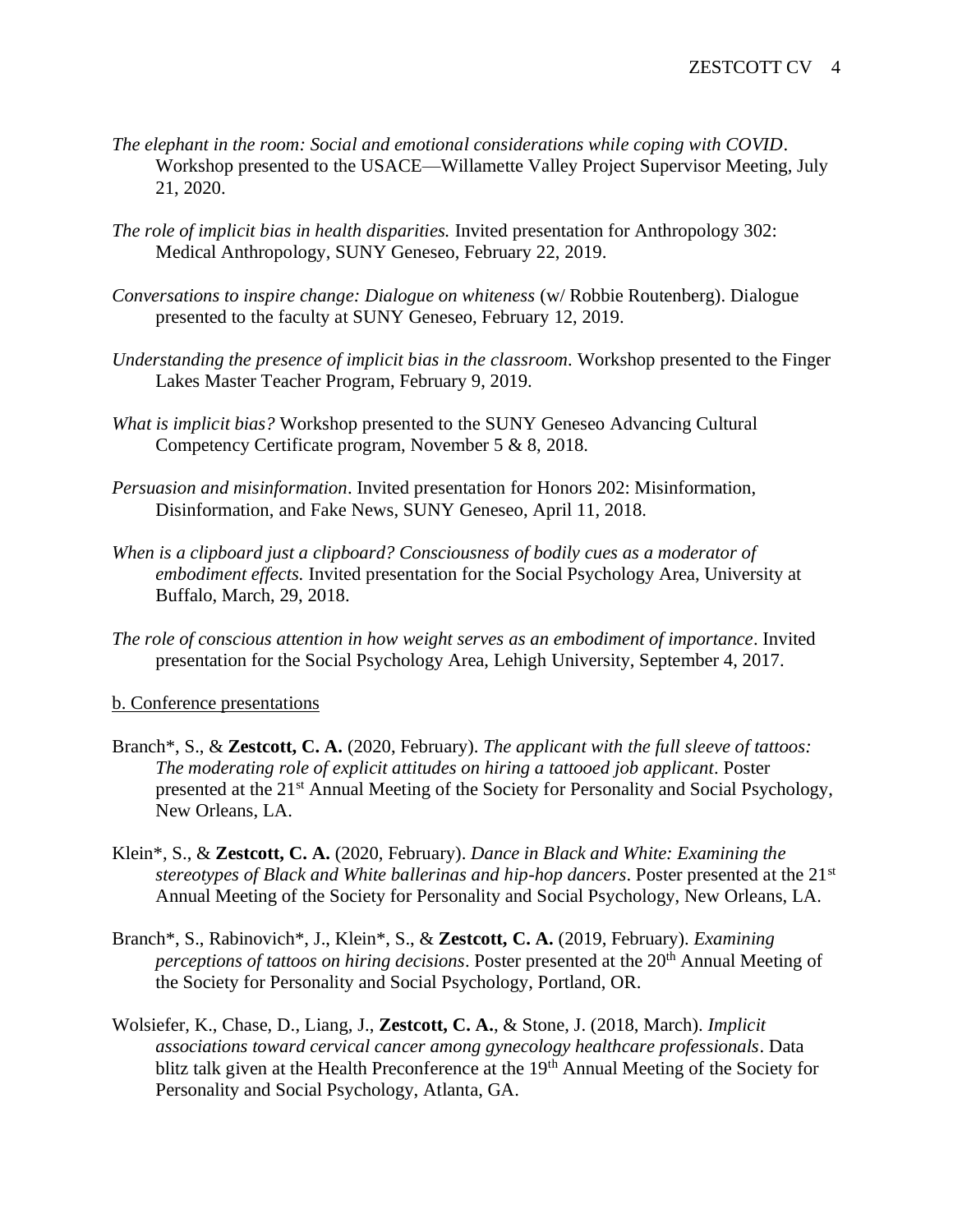- **Zestcott, C. A.** (2018, March). *The role of conscious attention and cognitive motivation in embodied cognition*. Poster presented at the 19<sup>th</sup> Annual Meeting of the Society for Personality and Social Psychology, Atlanta, GA.
- **Zestcott, C. A.**, & Stone, J. (2017, January). *Examining a dual-process model of embodied cognition*. Poster presented at the 18<sup>th</sup> Annual Meeting of the Society for Personality and Social Psychology, San Antonio, TX.
- Torrejon, A., **Zestcott, C. A.**, & Stone, J. (2017, January). *Implicit bias reduction via recategorization for tattooed individuals who wear eyeglasses.* Poster presented at the 18<sup>th</sup> Annual Meeting of the Society for Personality and Social Psychology, San Antonio, TX.
- **Zestcott, C. A.**, & Stone, J. (2016, July). *Heavy thoughts: The role of conscious attention in how weight serves as an embodiment of importance.* Data blitz talk given at the 5<sup>th</sup> European Meeting on the Psychology of Attitudes, Cologne, Germany.
- **Zestcott, C. A.**, Torrejon, A., & Stone, J. (2016, April). *Implicit prejudice toward tattoos: Why is it so difficult to control?* Talk given at the 96th Annual Convention of the Western Psychological Association, Long Beach, CA.
- Stone, J., Moskowitz, G., & **Zestcott, C. A.** (2016, January). *Testing a brief, active learning workshop for reducing implicit bias among medical students*. Talk given at the 17th Annual Meeting of the Society for Personality and Social Psychology, San Diego, CA.
- **Zestcott, C. A.**, & Stone, J. (2016, January). *The role of conscious attention in how weight serves as an embodiment of importance.* Poster presented at the 17<sup>th</sup> Annual Meeting of the Society for Personality and Social Psychology, San Diego, CA.
- Torrejon, A., **Zestcott, C. A.**, & Stone, J. (2016, January). *Eyeglasses reduce implicit prejudice toward people with a tattoo.* Poster presented at the 17<sup>th</sup> Annual Meeting of the Society for Personality and Social Psychology, San Diego, CA.
- **Zestcott, C. A.** (2015, August). *The role of conscious awareness in the limitations of weight as an embodiment of importance*. Talk presented at the University of Arizona Department of Psychology Graduate Student Data Blitz, Tucson, AZ.
- Filipski\*, A., Chan\*, K., Roberts\*, P., Tompkins, T., Kozak Williams, M., Livesay, K., & **Zestcott, C. A.** (2015, May). *What do you think about ink?: Evidence of mixed associations between implicit and explicit attitudes toward tattooed individuals*. Poster presented at the 27<sup>th</sup> Annual Convention of the Association for Psychological Science, New York, NY.
- **Zestcott, C. A.**, & Stone, J. (2015, February). *Positively valenced images do not reduce implicit prejudice toward tattooed individuals.* Poster presented at the 16<sup>th</sup> Annual Meeting of the Society for Personality and Social Psychology, Long Beach, CA.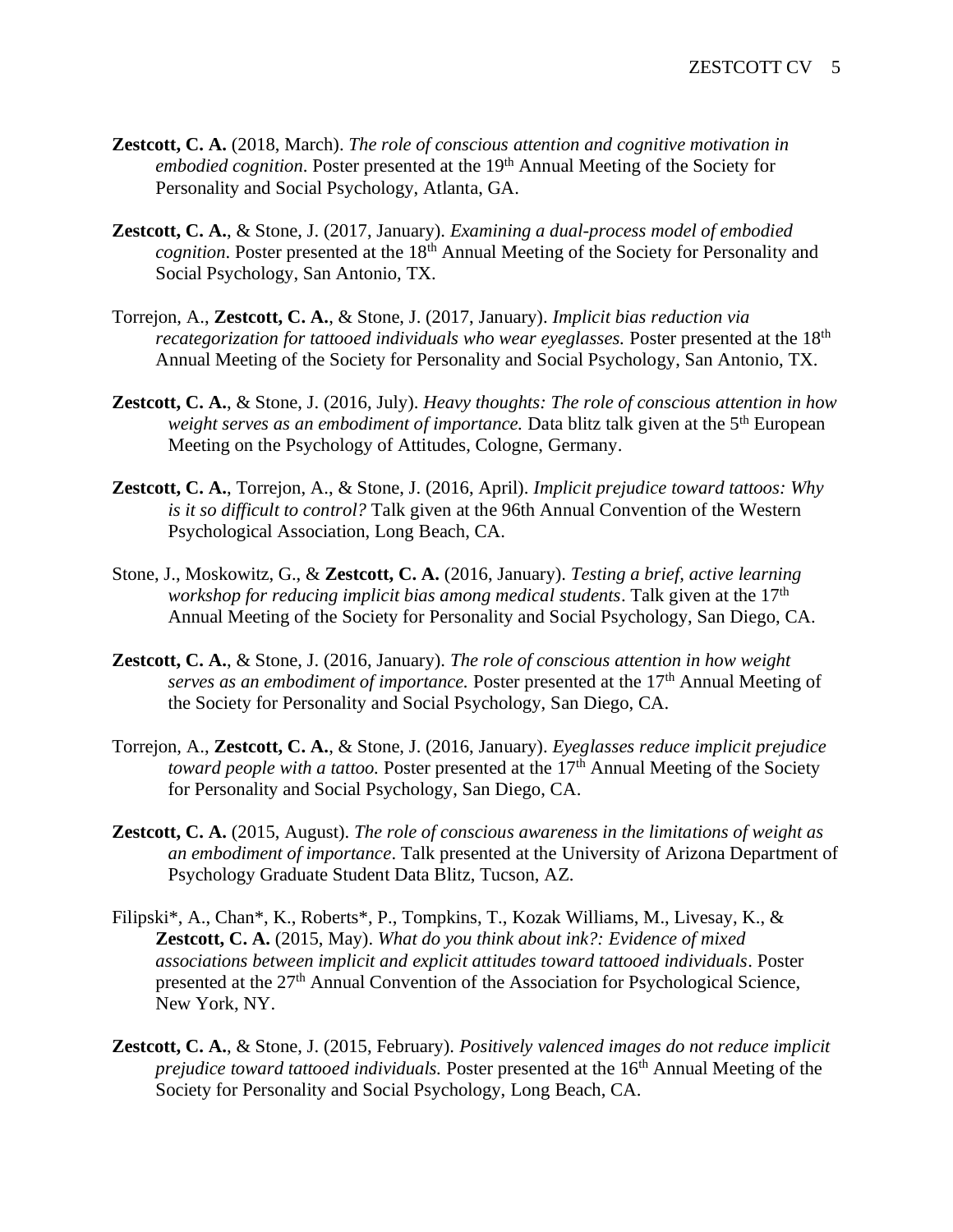- **Zestcott, C. A.** (2014, July). *Exploring the parameters of implicit bias against individuals with a tattoo*. Talk given at the 1<sup>st</sup> Attitudes and Social Influence Conference, Catalina Island, CA.
- **Zestcott, C. A.** (2014, February). *Evidence of negative implicit attitudes toward individuals with a tattoo.* Data blitz talk given at the Attitudes Preconference at the 15<sup>th</sup> Annual Meeting of the Society for Personality and Social Psychology, Austin, TX.
- **Zestcott, C. A.**, Stone, J., & Bean, M. G. (2014, February). *Evidence of implicit bias against people with a tattoo.* Poster presented at the 15<sup>th</sup> Annual Meeting of the Society for Personality and Social Psychology, Austin, TX.
- **Westcott, C. A.** (2013, March). *Uncovering the tattoo taboo: Implicit bias about people with tattoos*. Talk presented at the 2nd Social Psychologists of Arizona Meeting, Tucson, AZ.
- **Westcott, C. A.**, & Brown, K. T. (2013, January). *From the crowd to the competition: White student-athletes' response to racism directed at a teammate of color.* Poster presented at the 14th Annual Meeting of the Society for Personality and Social Psychology, New Orleans, LA.
- **Westcott, C. A.**, & Brown, K. T. (2012, May). *From the crowd to the competition: White student athletes' intervention of racism directed at a teammate of color*. Poster presented at the 84th Annual Midwestern Psychological Association Meeting, Chicago, IL.

Note: Last name changed to Zestcott from Westcott in December 2013.

#### **TEACHING EXPERIENCE**

*The College of St. Scholastica* PSY 1105: General Psychology Terms: Fall 2019, Fall 2020, Spring 2021, Fall 2021

> PSY 3327: Social Psychology Terms: Fall 2019, Spring 2020, Fall 2020, Fall 2021

PSY 3330: Research Methods Terms: Spring 2020, Summer 2020, Fall 2020, Spring 2021, Summer 2021, Fall 2021

*SUNY Geneseo*

PSYC 251: Introduction to Behavioral Research Methods Terms: Fall 2017, Spring 2018, Fall 2018, Spring 2019

PSYC 350: Social Psychology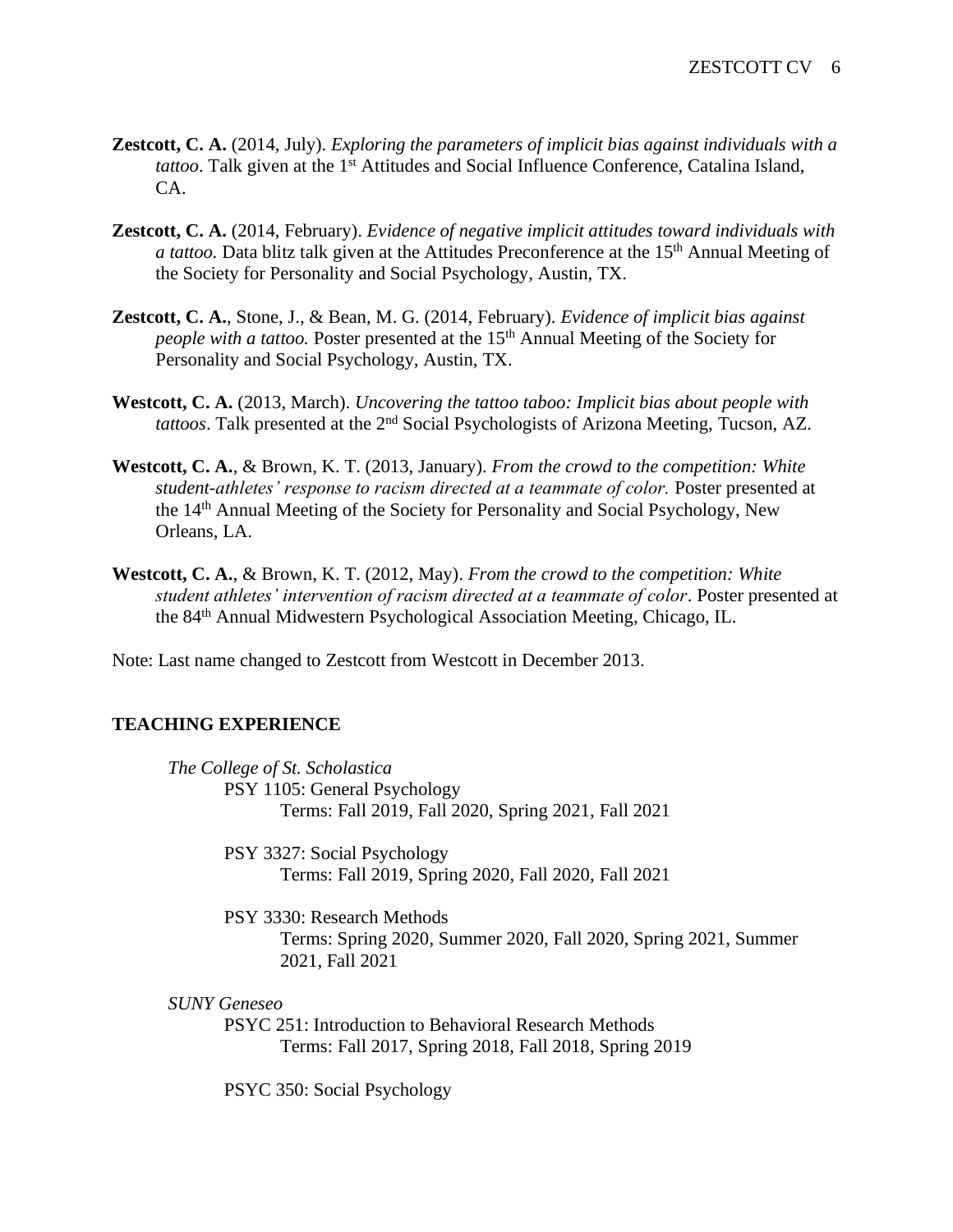Terms: Fall 2017, Spring 2018, Summer 2018, Fall 2018, Spring 2019, Summer 2019

PSYC 355: Psychology of Personality Terms: Fall 2017

PSYC 452: Psychology of Attitudes Terms: Fall 2018, Spring 2019

*University of Arizona* PSY 360: Introduction to Social Psychology

Terms: Summer 2015, Summer 2016

PSY 352: Personality Psychology Terms: Summer 2014, Winter 2015

## **PROFESSIONAL SERVICE**

#### **Ad Hoc Reviewer:**

*Advances in Mental Health American Journal of Preventative Medicine Cultural Diversity and Ethnic Minority Psychology Group Processes & Intergroup Relations Journal of Homosexuality Journal of Interprofessional Care Journal of Personality and Social Psychology Journal of Youth Studies Motivation and Emotion Personality and Social Psychology Bulletin PLOS ONE Research Quarterly for Exercise and Sport SAGE Open Stigma & Health Teaching and Learning in Medicine*

#### **Leadership Experience:**

*The College of St. Scholastica*

Faculty Assembly Steering Committee Secretary (2021-present) School of Sciences Seminar Series Committee member (2021-present) School of Sciences Equity, Diversity, and Inclusion Task Force member (2021-present) Faculty representative to the Athletic Advisory Committee (3-year term, 2020-present) McNair Scholarship mentor (2020-present) 18th Annual Twin Port Undergraduate Psychology Conference session moderator (2020) Psychology Club (PASS) advisor (2019-present)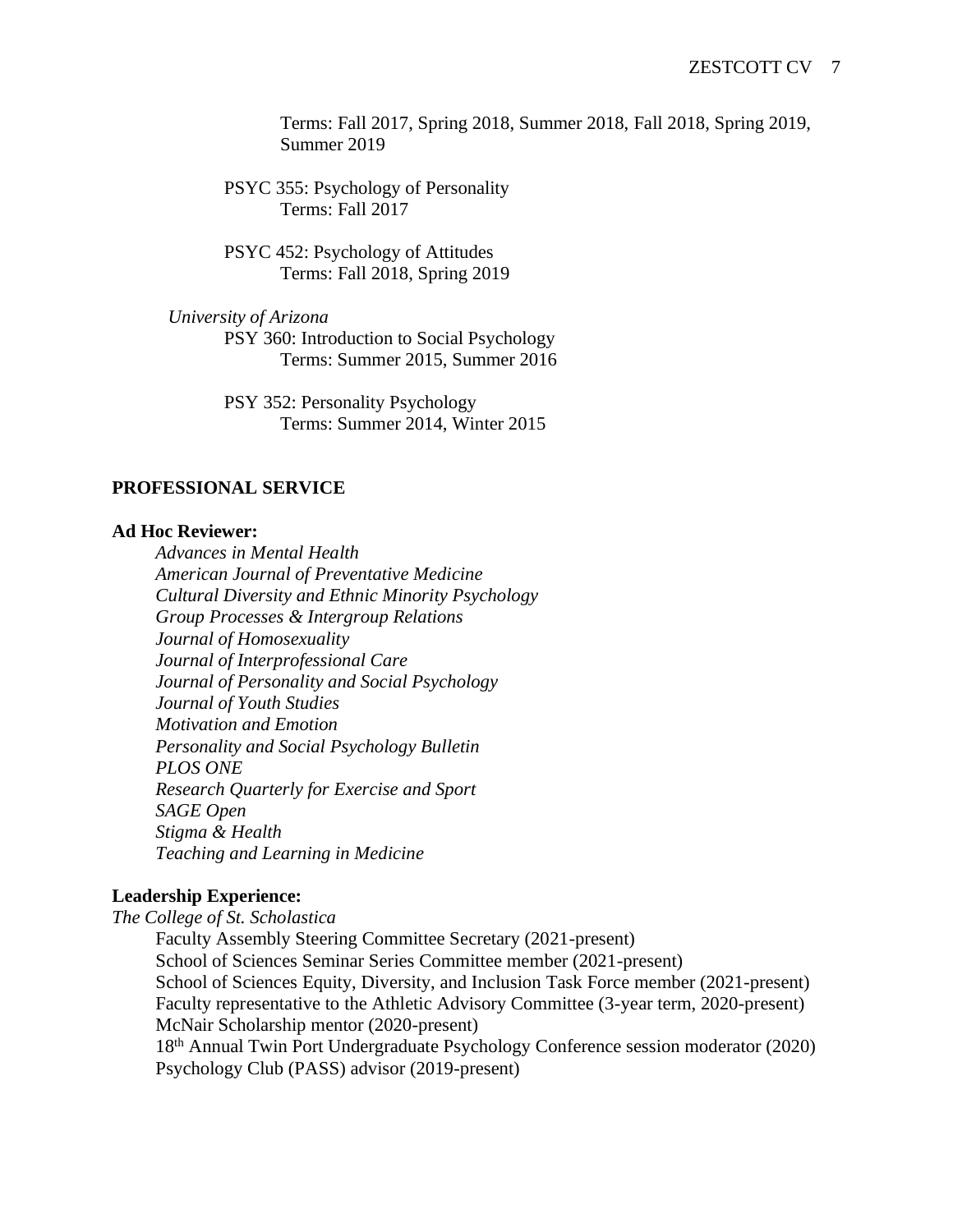*SUNY Geneseo*

Department of Psychology student affairs committee member (2017-2019) McNair Scholarship board member and mentor (2018-2019) Student-athlete faculty advocate (2018-2019) Department of Psychology alumni relations committee member (2018-2019) Advancing Cultural Competency Certificate advisory group member (2018-2019) Department of Psychology hiring committee member (2018-2019) Open Education Resource faculty panel discussant (2018)

## *University of Arizona*

Social Psychology Area hiring committee student representative (2016) Department of Psychology graduate student representative (2014-2016) GPSC Travel Grant reviewer (2013-2014, 2016) Assistant organizer for the  $2<sup>nd</sup>$  Social Psychologists of Arizona Meeting (2013)

# **PROFESSIONAL AFFILIATIONS**

Association for Psychological Science (APS) Council on Undergraduate Research Psi Chi Society of Personality and Social Psychology (SPSP)

# **SELECTED PRESS/MEDIA COVERAGE AND PARTICIPATION**

- Up All Night on BBC Radio 5 (interview starts around minute 26): <http://www.bbc.co.uk/programmes/b080x5v5>
- Sauna Times: [https://www.saunatimes.com/sauna-talk-podcast/sauna-talk-dr-colin](https://www.saunatimes.com/sauna-talk-podcast/sauna-talk-dr-colin-zestcott-leading-research-on-sauna-mental-health-studies/)[zestcott-leading-research-on-sauna-mental-health-studies/](https://www.saunatimes.com/sauna-talk-podcast/sauna-talk-dr-colin-zestcott-leading-research-on-sauna-mental-health-studies/)
- The Lamron: [https://www.thelamron.com/posts/2018/12/6/psychology-students-explore](https://www.thelamron.com/posts/2018/12/6/psychology-students-explore-tattoo-bias-conduct-extensive-academic-research?rq=zestcott)[tattoo-bias-conduct-extensive-academic-research?rq=zestcott](https://www.thelamron.com/posts/2018/12/6/psychology-students-explore-tattoo-bias-conduct-extensive-academic-research?rq=zestcott)
- UA News:<https://uanews.arizona.edu/story/study-links-athletic-performance-mortality>
- The Washington Post (2016): [https://www.washingtonpost.com/news/speaking-of](https://www.washingtonpost.com/news/speaking-of-science/wp/2016/11/04/can-the-fear-of-death-instantly-make-you-a-better-athlete/)[science/wp/2016/11/04/can-the-fear-of-death-instantly-make-you-a-better-athlete/](https://www.washingtonpost.com/news/speaking-of-science/wp/2016/11/04/can-the-fear-of-death-instantly-make-you-a-better-athlete/)
- The Washington Post (2017): https://www.washingtonpost.com/news/to-vour[health/wp/2017/10/04/why-do-people-give-blood-after-disasters-but-not-during-blood](https://www.washingtonpost.com/news/to-your-health/wp/2017/10/04/why-do-people-give-blood-after-disasters-but-not-during-blood-drives/?utm_term=.b7db62f0502a)[drives/?utm\\_term=.b7db62f0502a](https://www.washingtonpost.com/news/to-your-health/wp/2017/10/04/why-do-people-give-blood-after-disasters-but-not-during-blood-drives/?utm_term=.b7db62f0502a)
- The Daily Mail: [http://www.dailymail.co.uk/sciencetech/article-3899444/Is-thinking](http://www.dailymail.co.uk/sciencetech/article-3899444/Is-thinking-death-key-success-Terror-management-study-finds-thinking-mortality-boost-performance.html)[death-key-success-Terror-management-study-finds-thinking-mortality-boost](http://www.dailymail.co.uk/sciencetech/article-3899444/Is-thinking-death-key-success-Terror-management-study-finds-thinking-mortality-boost-performance.html)[performance.html](http://www.dailymail.co.uk/sciencetech/article-3899444/Is-thinking-death-key-success-Terror-management-study-finds-thinking-mortality-boost-performance.html)
- The Telegraph: [http://www.telegraph.co.uk/news/2016/11/02/want-to-be-more](http://www.telegraph.co.uk/news/2016/11/02/want-to-be-more-successful-try-thinking-about-death---study/)[successful-try-thinking-about-death---study/](http://www.telegraph.co.uk/news/2016/11/02/want-to-be-more-successful-try-thinking-about-death---study/)
- United Press International: [http://www.upi.com/Science\\_News/2016/10/31/Can-an](http://www.upi.com/Science_News/2016/10/31/Can-an-existential-scare-spook-an-athlete-into-improved-performance/7691477943072/)[existential-scare-spook-an-athlete-into-improved-performance/7691477943072/](http://www.upi.com/Science_News/2016/10/31/Can-an-existential-scare-spook-an-athlete-into-improved-performance/7691477943072/)